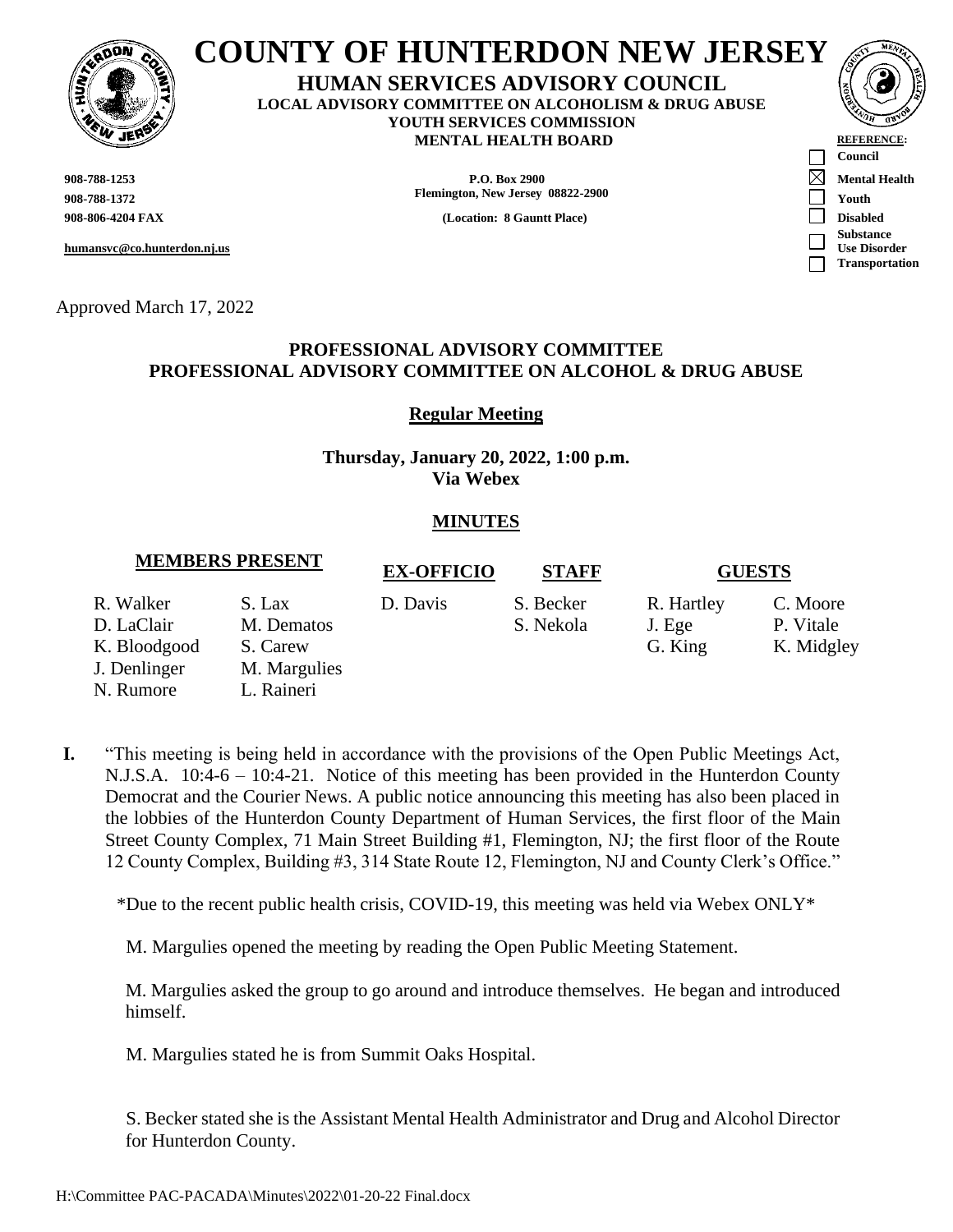C. Moore stated she is the Executive Director for Flemington Treatment Services.

K. McKown stated she is the Program Coordinator for the Open Door Recovery Center in Flemington, a division of Prevention Resources.

C. Isaac stated she is the Community Relations Representative with Princeton House Behavioral Health.

D. Pagaduan stated is the Navigator for with Pinnacle Treatment Centers at the Flemington facility, and he works with C. Moore.

D. Laclair stated she is a Case Manager for the Hunterdon County STAR team and support team for addiction recovery.

D. Davis stated she is the Program Analyst for Hunterdon County with the Division of Mental Health and Addiction Services.

H. McIntosh stated she is with Anderson House.

K. Bloodgood stated she is the Director of Admissions at New Hope Integrated Behavioral Healthcare.

M. Brown stated she works for Pinnacle Treatment Centers.

M. DeMatos stated he is with the Hunterdon Medical Center and Navigator for the Opioid Overdose Recovery Program.

S. Condas stated she is with Open Door Recovery Center in Hunterdon County.

S. Nekola stated she is the Division Head of Social Work Services for Hunterdon County.

L. Ranieri stated she is the Lead Clinical Marketing Liaison with the Hackensack Meridian Carrier Clinic.

J. Denlinger stated she is a Family Support Advocate with the Sharing the Hope Family Support Center of Prevention Resources.

J. Ege stated she is the Clinical Supervisor at Veterans Haven North in Glen Gardner.

M. O'Reilly stated she is the Human Services Administrator in Hunterdon County.

R. Delinger stated she is with Prevention Resources for the Overdose Fatality Review Team.

B. Russell stated she is with Civic Health.

P. Manzini stated he is with Hunterdon County Probation.

S. Lax stated she is the Executive Director of Hunterdon Helpline.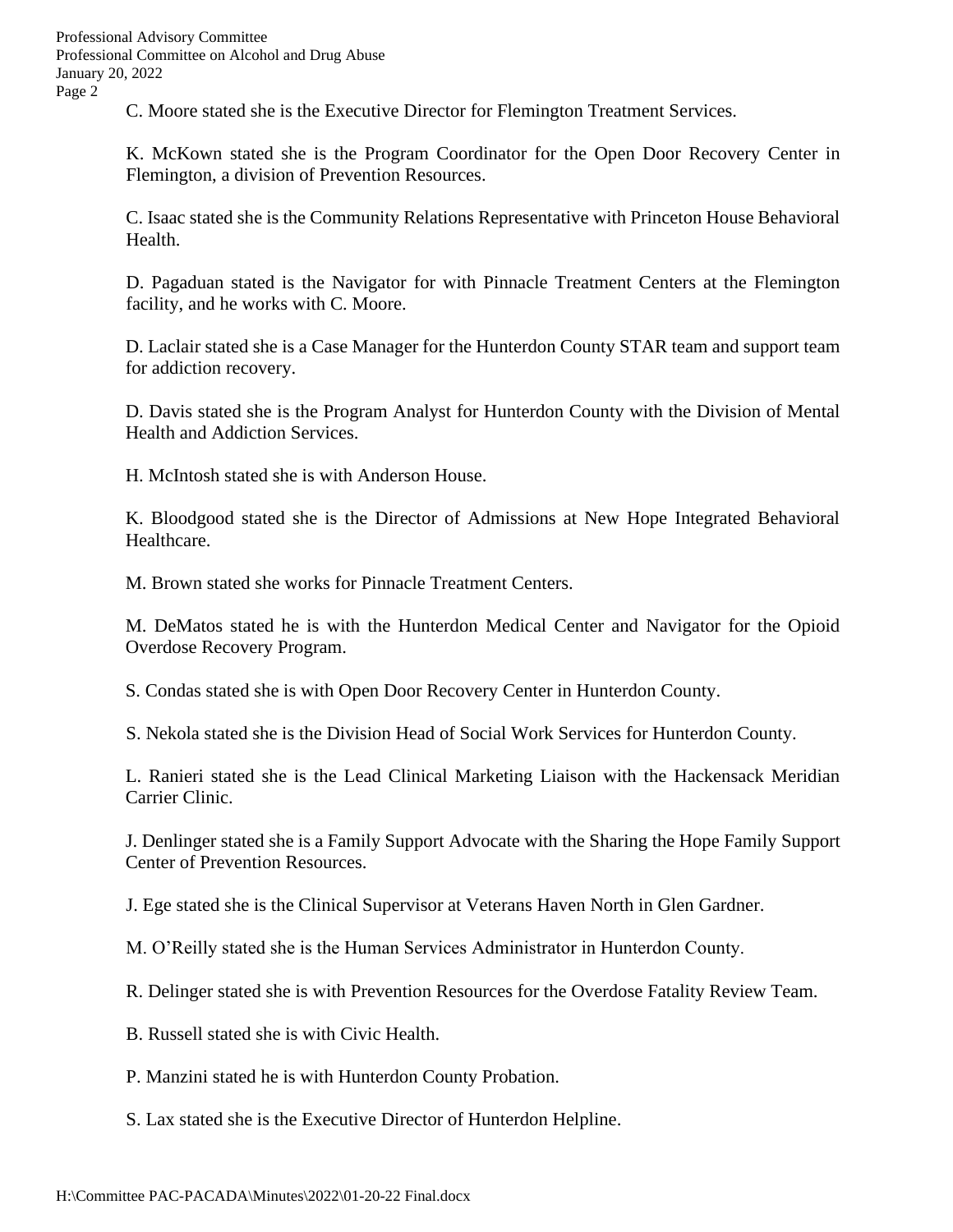**II. MINUTES:** A Motion was made by C. Isaac and seconded by K. Bloodgood to approve the meeting minutes of November 18, 2021. All were in favor. No oppositions. The motion carried.

### **III. REPORTS:**

- **A. Mental Health Board (MHB) Update:** S. Becker stated the MHB is still working on finding resources for the county. A few agencies had closed so there are less resources to utilize. A presentation from the Rotary Club of New Jersey is expected to take place at the next MHB meeting. They are trying to start a targeted mental health stigma awareness committee and are looking for individuals to join. They are interested in tackling one stigma issue at a time. She will provide more details when they are available as well as see if the rotary club can join this meeting at some point.
- **B. Division of Mental Health Services Update:** D. Davis stated the Department of Health is offering vaccine, booster clinics and information sessions for anyone interested can join individual mental health boards in the county and individual agencies. If anyone is interested in information, please contact D. Davis and she can provide the detailed contact information. Individuals will be given a presentation about the vaccines and the boosters and can set-up a site where they can administer that for staff, residents and consumers. They also can go to the actual site to administer. If anyone is interested, again, please advise D. Davis and she can share the information.

D. Davis stated a Request for Letters of Interest for Evidence-Based Practice Initiative: Opioid and Other Substance Use Disorders for substance use disorder proprietors had been released. The purposes of the Request for Letters of Interest are to improve provider agencies provision of Motivational Interviewing ("Ml") and Cognitive Behavioral Therapy ("CBT") and to improve clinical, direct-care staff skills in practicing therapeutic approaches that ensure meaningful outcomes to the people they serve. This was released on January 4, 2022 and the deadline is January 24, 2022. The announcement date for when it will be awarded is February 14, 2022. On February 21, 2022, the provided technical assistance to the providers who are interested in having that level of support will be made available.

A Request for Proposals (RFP) was issued by the New Jersey Department of Human Services (DHS), Division of Mental Health and Addiction Services (DMHAS) to expand regional Community Peer Recovery Centers (CPRC) to eleven (11) counties. The CPRC will be a place where individuals can access peer support, information about substance use disorder treatment, recovery support services, and information about other community resources in a supportive substance free environment. This RFP is funded through the Substance Abuse and Mental Health Services Administration's (SAMHSA) State Opioid Response to Grants (SOR) funding. The SOR grant funding period is through September 29, 2022, depending on federal appropriations. Total funding is \$1,100,000.00 subject to federal appropriations. DMHAS anticipates making up to eleven (11) awards in the amount of \$100,000.00 each. The CRPC will ensure that the services provided ensure diversity, inclusion, equity, and cultural and linguistic competence to the target population. The funding is limited to the following counties: Burlington, Camden (City of Camden), Cape May, Hudson, Hunterdon, Mercer, Middleton, Monmouth, Ocean, Somerset, and Salem. One award is anticipated to be made in each of those counties. The deadline for receipt is February 3, 2022 and the notification date is March 4, 2022.

Another Request for Proposals (RFP) was issued by the New Jersey Department of Human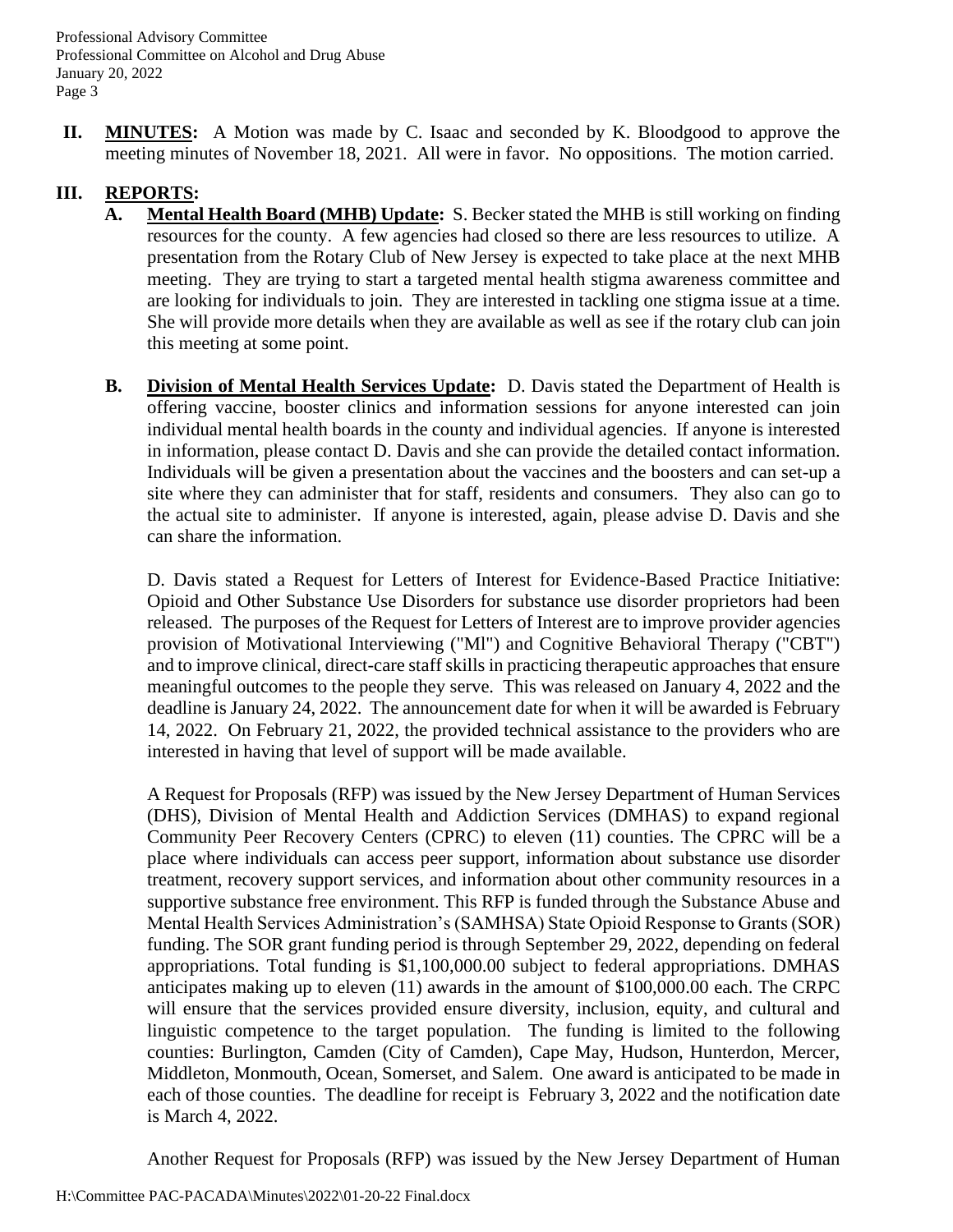> Services (DHS), Division of Mental Health and Addiction Services (DMHAS) to provide comprehensive array of services for opioid dependent pregnant women, their infants and family. The Integrated Opioid Treatment and Substance Exposed Infants (IOT-SEI) initiative will provide opioid use disorder treatment, prenatal and postpartum medical/obstetric services, care coordination, sober living arrangements, wraparound services, intensive case management and recovery supports. The deadline for receipt is February 16, 2022 and the award announcement would be March 25, 2022.

> Another Request for Proposals (RFP) was issued by the New Jersey Department of Human Services (DHS), Division of Mental Health and Addiction Services (DMHAS) for creation of the Early Intervention Support Services (EISS) in the following ten (10) counties: Passaic, Sussex, Warren, Hunterdon, Union, Salem, Gloucester, Burlington, Somerset, Cape May. Total annualized funding for each of the counties is one (1) million from the \$10 million total funding amount available, which is subject to State appropriations. DMHAS anticipates making up to 10 awards to above listed counties. EISS in the context of this RFP represents community-based treatment alternatives for adults with acute psychiatric symptoms, inclusive of individuals who have co-occurring conditions. New Jersey's EISS programs function as psychiatric urgent care clinics that offer adults access to crisis intervention services without having to rely on local hospital emergency departments. EISS programs provide rapid access to short term, recovery-oriented, crisis intervention services. EISS serves persons who are 18 years of age or older, who are experiencing exacerbated symptoms of a mental illness. Services include assessment, psychiatric evaluation, pharmacologic interventions, short-term counseling and psychotherapy, psycho-education, time-limited case management, referral and linkage. EISS has routine "after-office" hours (e.g. weekends), accommodates "walk-ins" and offers quick access to staff with psychiatric prescriber privileges, when needed. There is not a residential component attached to this RFP. It is like an Outpatient with after office hours. The deadline for receipt is February 18, 2022 and the award announcement would be March 28, 2022.

> There is a reimbursement opportunity through SAMHSA for COVID-related expenses. This was briefly discussed at the last meeting about substance use disorder programs and the possibility to use for mental health programs. Now, this reimbursement opportunity can be used for mental health programs to cover protective equipment, IT upgrades, testing expenses all related to the public health emergency, etc. The expenditures must have an invoice purchase date between October 15, 2021 and February 1, 2023. Each program can receive a reimbursement for up to \$20,000.00 for each of those buckets. This will help the mental health programs and be a good idea to take advantage of these opportunities.

> The New Jersey Administrative Office of the Courts had changed the name of "New Jersey Statewide Drug Court" to "New Jersey Statewide Recovery Court" effective January 1, 2022. It is exactly the same program with a better name and a lot less stigma.

> D. Davis advised of some virtual director's meetings for acute care programs statewide. A Statewide PACT Director meeting had been held on January 6, 2022. A Short-Term Care Facility Director's Meeting was held on Friday, January 7, 2022. On January 13, 2022 at 1:00 pm, the IOC Director's Meeting took place and today, January 20, 2022 at 10:00 am, a statewide Screening Director's Meeting was held. She stated she would share any outcomes from those meetings.

> The Tele-Health Law had been signed into law December 21, 2021 by Governor Murphy.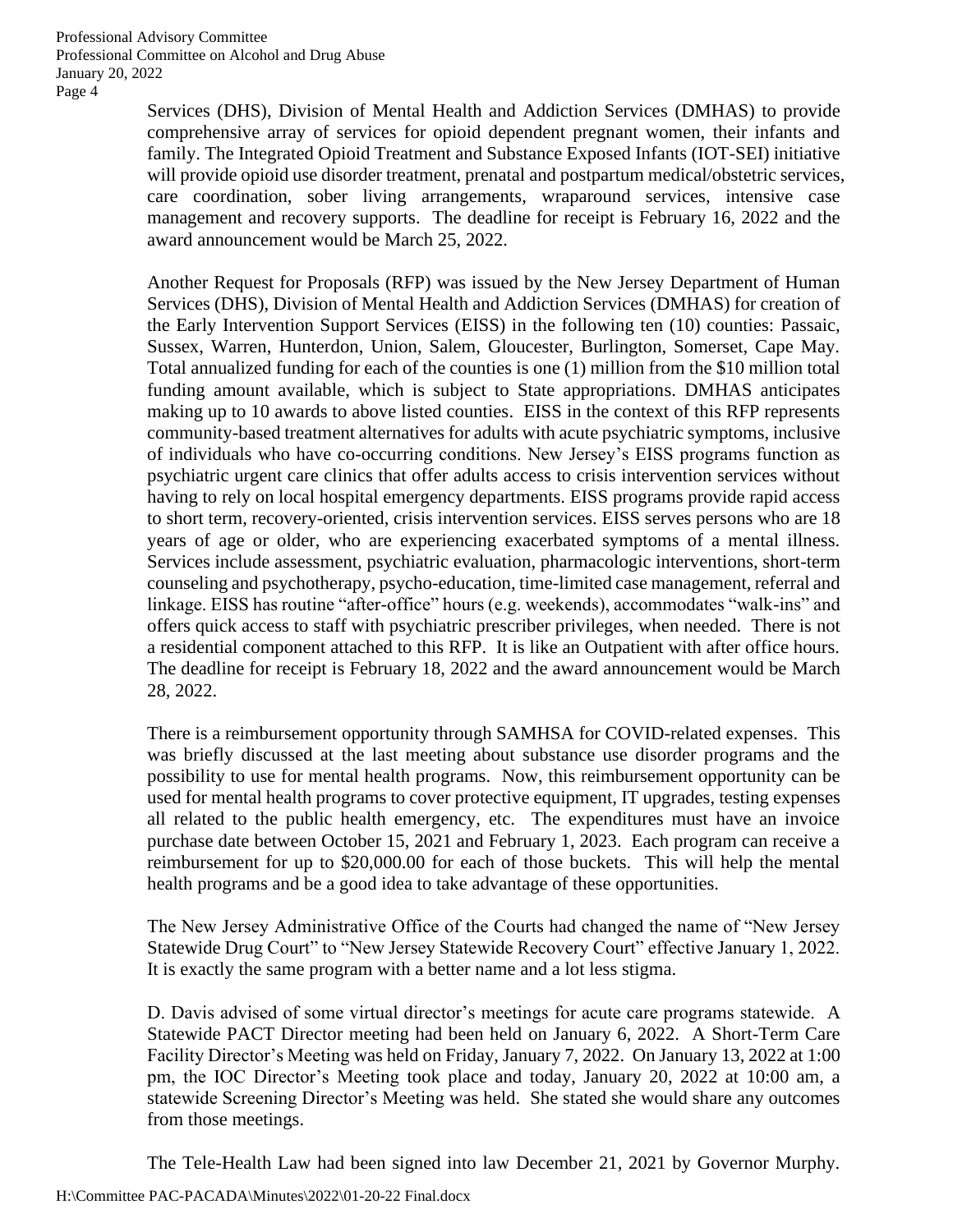> This law extends for the next two years the requirement adopted at the outset of the COVID-19 pandemic that health benefits plans reimburse health care providers for telehealth and telemedicine services at the same rate as in-person services, with limited exceptions. At the same time, the legislation charges the Department of Health with conducting an in-depth study of the utilization of telehealth and telemedicine and its effects on patient outcomes, quality and satisfaction, and access to care in order to inform future decisions on payment structure for these services. This legislation will provide critical support to patients and providers while the State continues to address the challenges posed by the pandemic, and while the Department of Health evaluates how to best leverage payment and telemedicine to improve access to affordable care and maintain the highest quality of care possible. This remains in effect until December 31, 2023.

> The NJ Department of Health and Vault Medical Services have partnered to offer a free, athome COVID-19 saliva test kit that is available to every New Jerseyan who thinks they need a test – even if you do or do not have symptoms. The individual would collect the sample over tele-health; a screen with a medical provider and the sample would have to be sent in for testing. There is a little bit of a turnaround time. This is a helpful resource and can only be used by the individual who registers for the testing.

> There is a Youth Mental Health First Aid Training that will occur on January 26, 2022 from 9:00 am – 4:00 pm from the Disaster and Terrorism Branch at the division. Pre-registration is required through Megan Sullivan. D. Davis will provide the details in the Chat Box.

**C. County Update:** M. O'Reilly stated that at the January 4, 2022 Commissioner's Organization Meeting, Commissioner John Lanza had been sworn in as the Commissioner Director and Commissioner Zach Rich had been sworn in as the Deputy Director. The Commissioner liaison for Human Services will continue to be Commissioner Shaun Van Doren.

M. O'Reilly stated the Emergency Rental Assistance Program offered by the Department of Community Affairs stopped accepting applications effective December 15, 2021.

There are some short-term rental assistance programs are available in the County either through the Division of Social Work Services or through Family Promise of Hunterdon County. If this rental assistance program opens again, the information will certainly be shared.

The utility assistance programs offered through DCA are still in effect and still have funding. There is additional assistance expanded for people that owe on back utilities. To help keep them from being shut-off, DCA is offering some funding relieve.

The Point In Time Count is managed by the Tri-County Continuum of Care on an annual basis. The count will take place on the evening of January 25. Social Service agencies will be interviewing clients and completing the Point In Time survey with them. The survey is similar to the one that was used last year. People who are staying in motels possibly couch surfing, people who are literally street homeless and people who may be in the warming center will be screened and assisted with completing the survey. This is a mandatory street count this year. This count drives a lot of the funding that the CoC receives from HUD, so performance is critical for the CoC to continue to receive that funding.

**IV. UNFINISHED BUSINESS:** None at this time.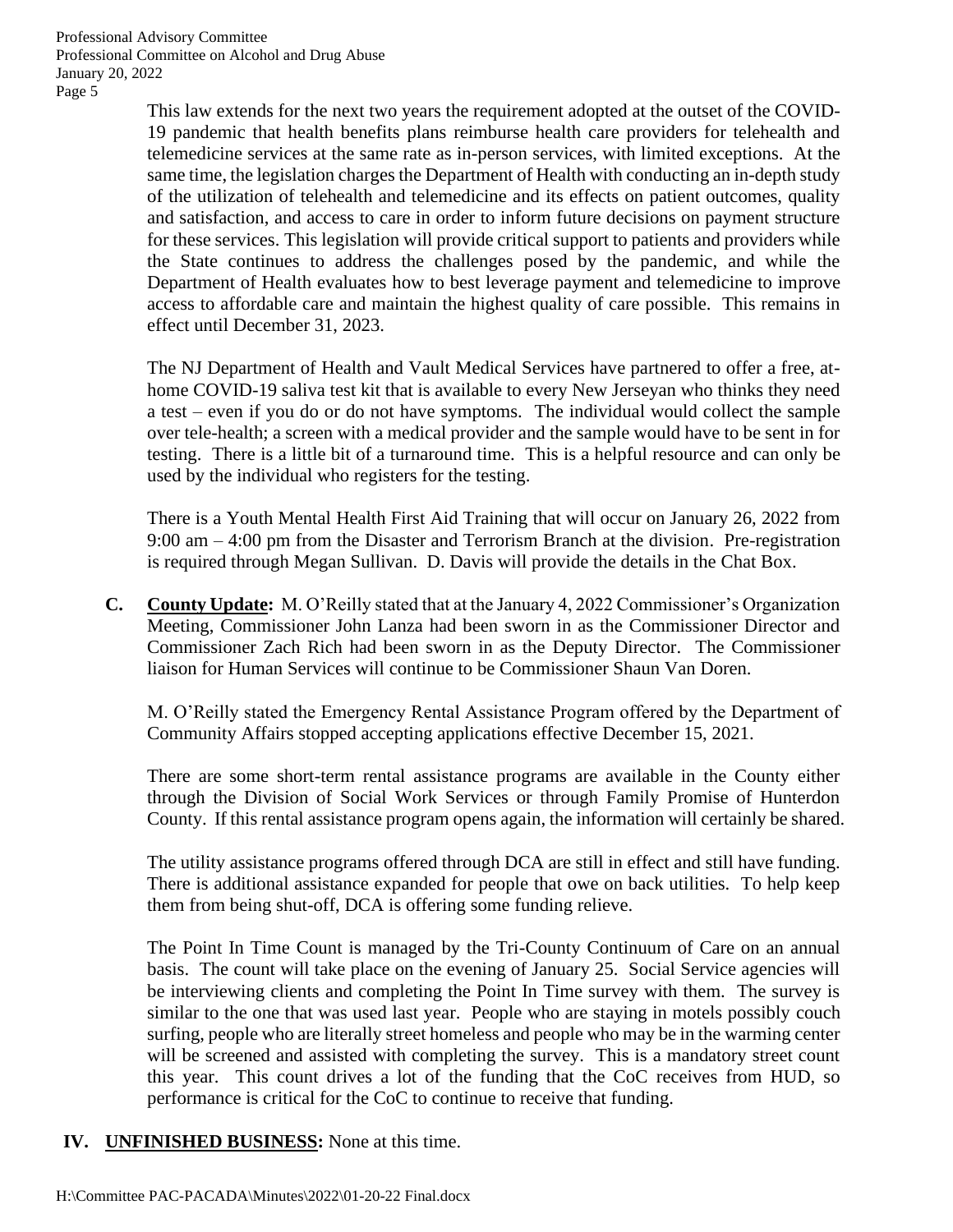### **V. NEW BUSINES[S:](http://www.nj.gov/state/volunteer-in-nj.shtml)**

**A. Presentation by Kacey McKown from the Open Door Recovery Center:** K. McKown thanked all for having her attend and present. She is a woman in long-term recovery from both substance use disorder and mental health illness. Again, she stated she is the program coordinator for the Open Door Recovery Center. She introduced S. Condas who is a recovery advocate for the center who will help present with K. McKown.

The Open Door Recovery Center is now located at 5 East Main Street in Flemington, NJ. Although they share the space, there will be dedicated days and times that are just for recovery purposes only.

Open Door is a part of Prevention Resources and they celebrated 50 years established as a non-profit last year. They are a licensed Level 1 treatment facility funded by county, state and federal grants to provide information and services on Substance Use Disorders (SUD) and how best to provide services needed for recovery from the chronic disease of addiction. They are always looking to get out into the community to help those in need.

At Open Door they use a peer base approach which means one person in recovery talking to another. All of the peer coaches are certified by the State of New Jersey and are all in recovery at some level. They will be hosting a Harm Reduction Workshop. S. Becker will forward the details out to the committee.

S. Condas stated the importance of peer support lies in that when someone is discharged, what do they do. They are taken from a world in a bubble where they get constant care and they are released back into the world to try and figure it out for themselves. Recovery cannot be sustained with support. Open Door provides services that helps work toward cultivating certain types of skills within an individual to help safeguard against recurrence., i.e. self-care, working with coaches and giving people the chance to attend support groups can help build their relationships. All of their coaches and staff can provide the linkages to outside resources. Having a recovery center where people return builds a sense of community; meet other people who are also in recovery and build a sense of belonging and invested into the community. It removes all financial barriers. A lot of times people do not receive on-going treatment because it is too expensive. All of their services are completely free.

K. McKown echoes S. Condas comments about the peer recovery coaching. The center is available for people especially when they come out of treatment or when they are in that lull where they are waiting to go into treatment. Early recovery is very, very difficult. The center offers mutual support groups, not just 12 step, but they have other meetings as well. The center does wellness planning which is based on SAMSA eight dimensions of wellness that is very different from step work. They offer sober activities partnering with community and crisis to fulfill virtually.

How do they serve the community? The center is out doing trainings with medical professionals and other county groups; just make the community aware of the dangers of substance use disorder and prevalent it really is. They run stigma-free events and campaigns. Their goal is to be stigma free in every town. K. McKown exclaimed S. Becker will forward out information. Open Door also has a Facebook page and Instagram account for details workshops and activities. Everybody is welcome for that. She thanked everyone for having her and S. Condas.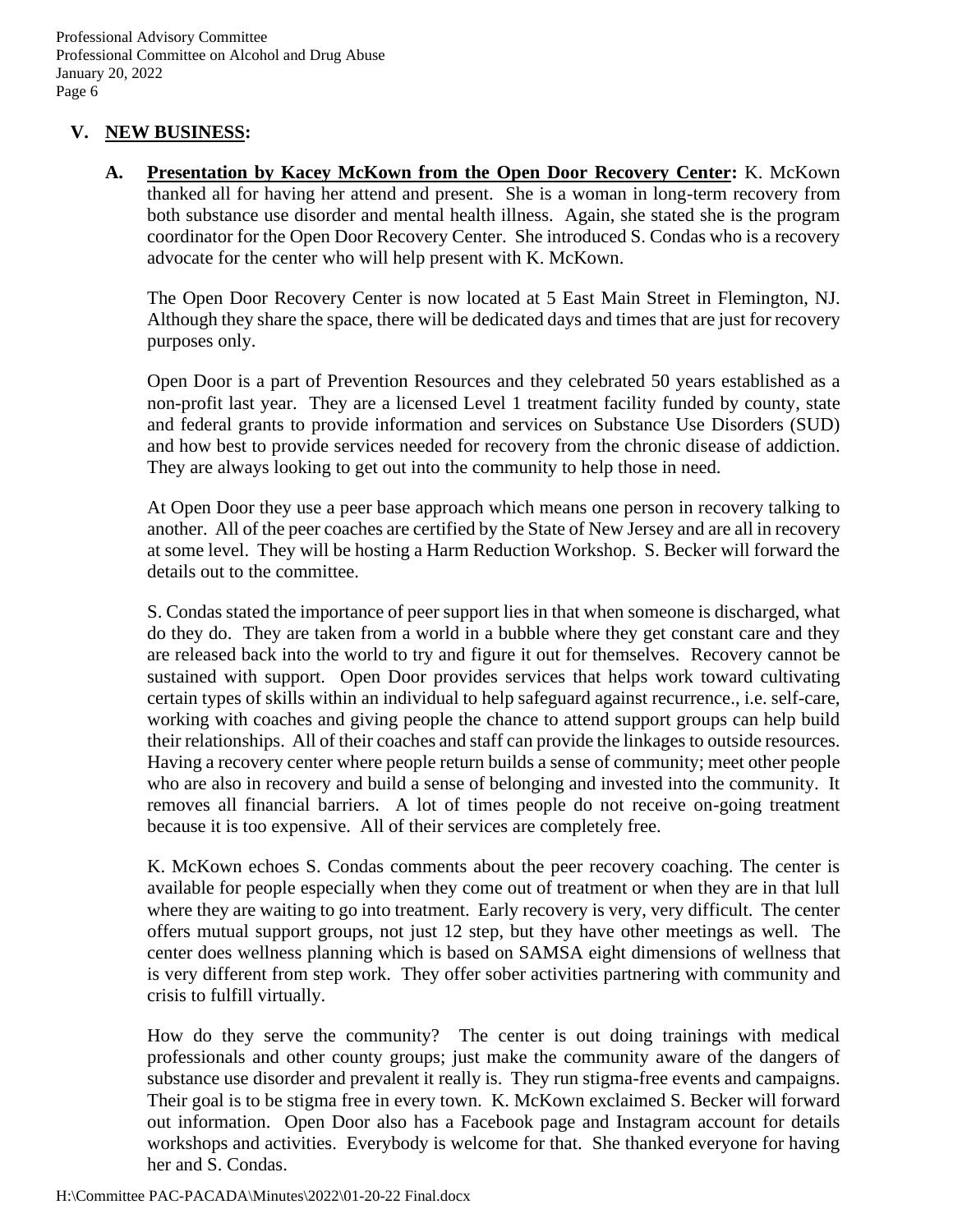### **B. COVID; Agency Struggles:**

GenPsych – R. Walker exclaimed GenPsych shutdown for three weeks due COVID outbreaks from staff. Upon re-opening, all staff and clients must have a COVID test before re-entering the building. She noted no one wants to come in except for the kids because of their struggles. They are eager to get back in-person to have their levels of care completed. Adults request virtual.

Princeton House Behavioral Health  $-$  C. Isaac stated all of the outpatient programs are operating virtually. They pivoted back to virtual and were operating in a hybrid model before Omicron hit for the adults and women populations, so the partial hospitalization program was offered on a limited census to stay safe with social distancing. Then when everything started picking up with the new strain, they pivoted back to completely virtual for intensive outpatient programming level of care and are still there. They are evaluating on a weekly basis when they will bring back adults and women's populations for the programs. She is hopeful Princeton House Behavioral Health will get back sometime in February. As for the hospital, they are doing all that they can to prevent any outbreaks. Right now, they have a limited census to maintain against safety. The preference would be to have someone from voluntary outpatients to come in as a transfer from a facility to ensure the individual is coming from a contained, controlled environment that is safe. C. Isaac noted Princeton House Behavioral Health is looking for positions for therapists and admissions clinicians for the outpatient programs. Please reach out to her; she is happy to help.

Hunterdon County STAR Program – D. Laclair stated personnel are still going out in the field but are recommended to do remote and Zoom interactions as possible. Staff is required to work even if they are in quarantine. The program is seeking a vehicle to use to transport clients in Hunterdon County. This is the largest issue as transportation is challenging. At times, they can obtain a vehicle and provide that service. The STAR program opened up a website and are on social media. They are on Facebook, Instagram and have a website and continue to work with their clients regularly.

Pinnacle Treatment Centers – D. Pagaduan stated that the centers are looking to fill Peer Recovery Specialists positions at nine locations in New Jersey including Hunterdon County are hiring.

Flemington Treatment Centers – C. Moore conveyed the centers are currently operating all services on-site and plan on remaining for all clients. They do have approval with the State to allows the centers to provide emergency bottles for compromised populations. The treatment team identifies those clients and are able to provide them additional take-home bottles outside the regular phasing system which is regulated by the State. Clients do come in for their medication in-person, their individual counseling sessions and the centers do plan on rolling out their in-person IOP in February.

Prevention Resources – J. Denlinger stated the Family Support Center continues to have new family members join who have loved ones struggling with substance use disorders. She commented that two of her recent clients have teenagers who are struggling, and the center is anticipating for that to continue and grow. The center has the same challenges as many other agencies due to COVID. The agency is virtual at this point and the support center is offering a host of different kind of virtual meetings from the Family Support Group on Wednesdays, a more structured CRAFT on Mondays and some fun activities such as a book club, a spiritual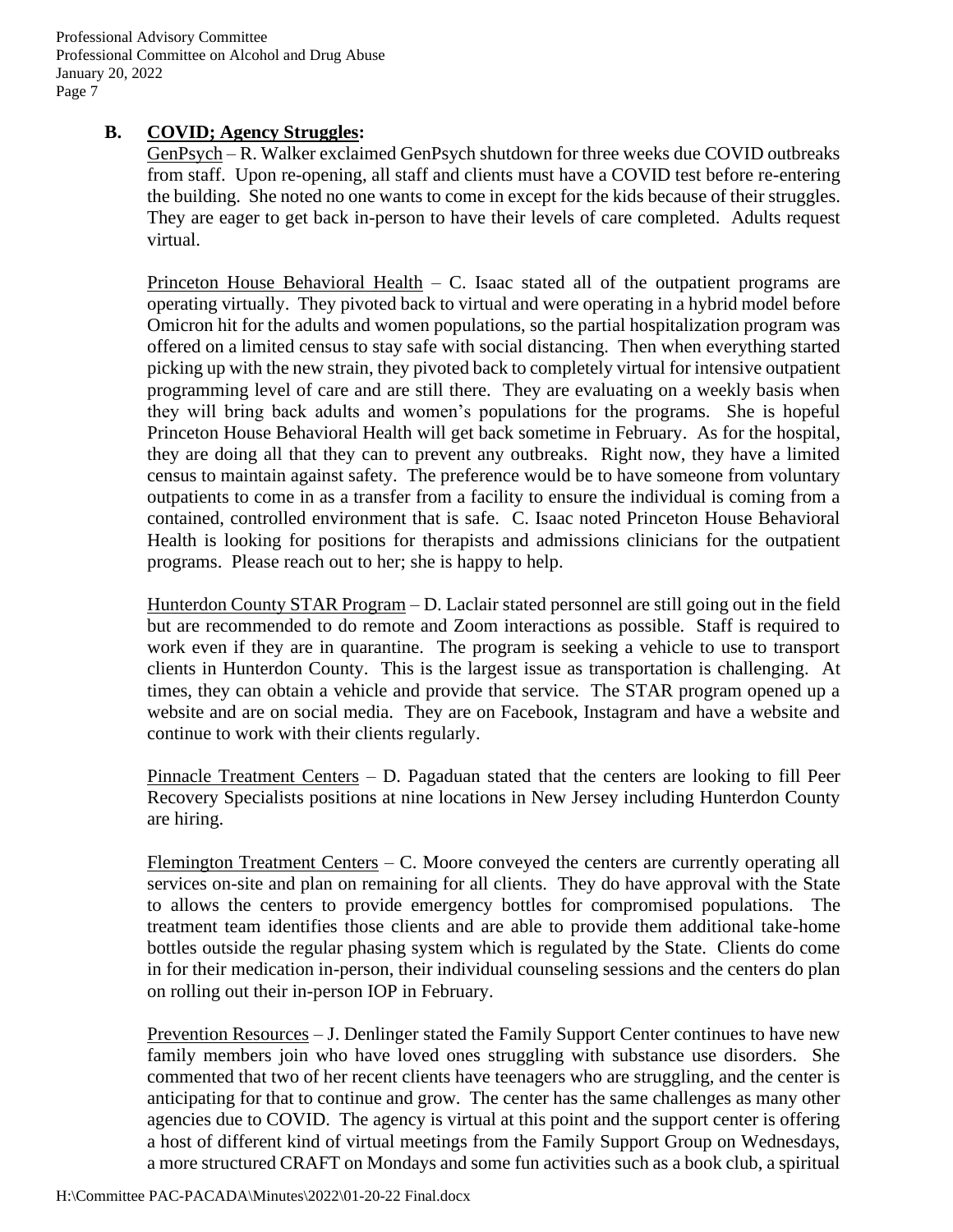> wellness group that they are doing in conjunction with the Open Door Recovery Center, recovery yoga, etc. There is a lot going on with the Family Support Center to have an alliance with the recovery center. She noted if anyone knows anyone in need of support, the center offers one-on-one support, and she stated their services are free.

> Anderson House – H. McIntosh stated Anderson House did well until December during the pandemic. They were down for a whole month. Admissions began again this week. It had been rough; she has one staff member out and sadly, lost a staff member to COVID. The agency is looking to hire. She is getting a lot of resumes and it has been tough to hire especially for overnight and weekend positions because they are staffing 24/7. H. McIntosh noted personnel is working on the golf outing scheduled to take place in June.

> New Hope Integrated Behavioral Health Care – K. Bloodgood stated New Hope is operating business as usual. They are still taking clients but limiting admissions to keep the agency safe. They are keeping one person to a room, testing them at the door, giving them a full PCR, and before they go to rehab, the individuals are given another PCR in case something pops-up in between. The wait times are a little bit longer for the adults and the detox is very busy for the adolescence population.

> Hunterdon Healthcare Opioid Overdose Recovery Program – M. DeMatos stated the program is operating as usual. They are still seeing people in the Emergency Department. The only restriction the program enacted recently is limiting at home visits with more consumers; meeting people out for lunch, etc. The OORP is still providing transportation as trying to maintain the same level of care for consumers and doing more check ins over the phone, conducting more Zoom meetings, and maybe seeking another peer. If they are, he will keep the committee updated.

> Hunterdon County Probation – P. Manzini echoed D. Davis' announcement that drug court is now recovery court. He relayed that probation officers have been instructed on cognitive techniques as opposed to each time there is interactions with their clients or the clients meet with the community providers, they are supposed to request that client be provided with cognitive behavioral therapy treatment.

> Civic Health – B. Russel began by thanking S. Becker for allowing her to join as a guest. She conveyed that the membership and guests may be more familiar with Civic Health as Steps to Recovery in Levittown, Pennsylvania. She had been in the substance use industry for about 10 years and she is in New Jersey. Her big issue is they have detox residential and extended care, but a lot of people just do the detox and residential and return to New Jersey. A lot is co-occurring; personality disorders. B. Russel is seeking good intensive outpatient that are located in Hunterdon County. She is seeking good connections and put her email in the Chat Box. If anyone can help, please send her an email. She further stated the agency does not do tele-health in Levittown but does return to New Jersey to assist clients.

> Carrier Clinic – L. Ranieri conveyed that COVID remains to be a barrier. All of the units at the clinic re-opened but with limited capacity the prior day.

> Veteran's Haven North – J. Ege stated her agency is operating as business as usual. They are open to admissions and conduct COVID testing upon admission. Right now, there is one COVID positive veteran in the facility, but since the census is so low, they are able to isolate an entire wing. She explained if there is a homeless veteran who is looking to come in and